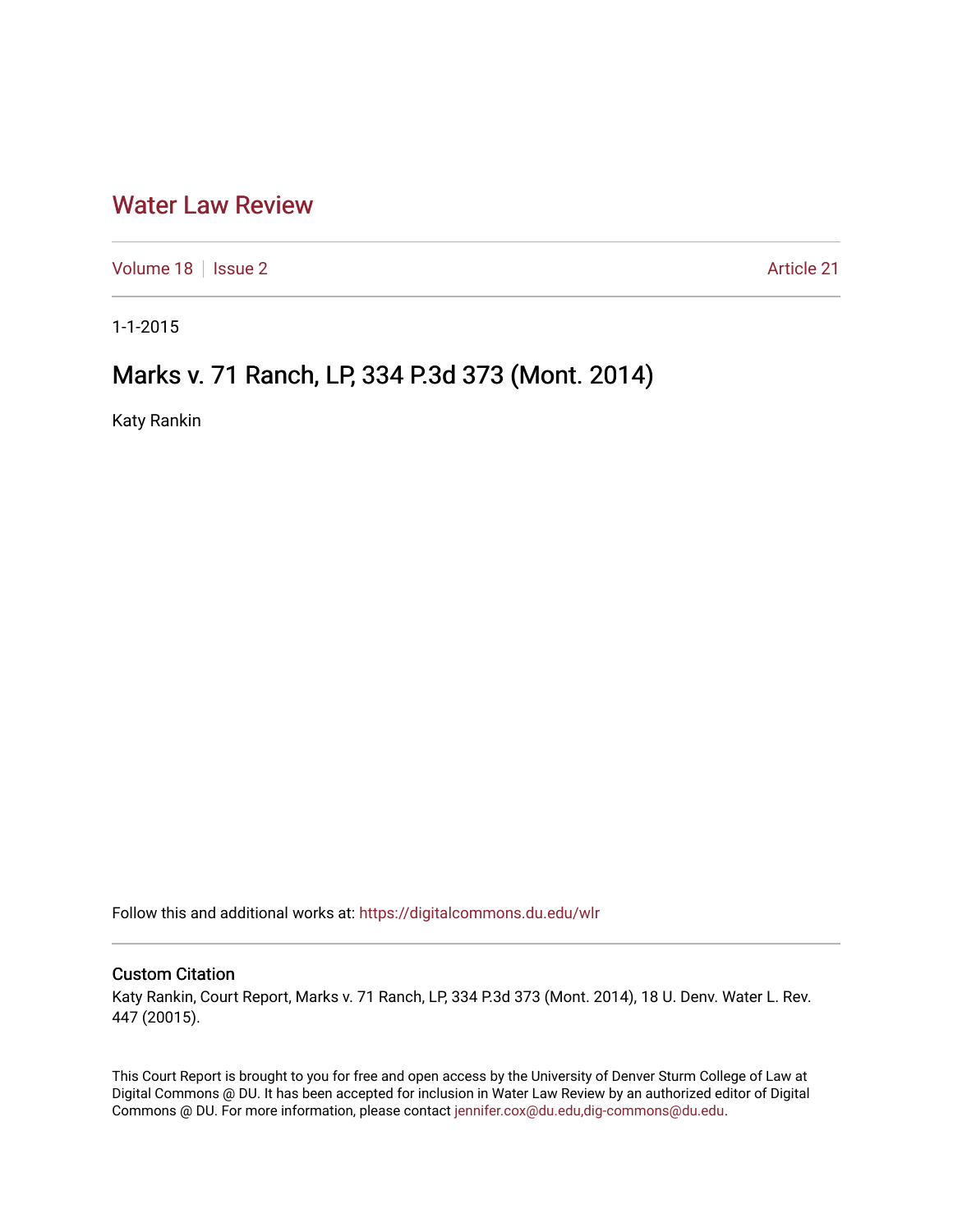"historic patterns of water use." Therefore, the fact that this particular use of the Bateman Ditch was no longer part of **any** claim in the water adjudication process did not preclude recognition of the practice. Additionally, the Court noted that while the Bateman Ditch diversion was not an exchange plan, it was "typical of historic arrangements" made throughout the area in order to obtain maximum benefit from a limited resource. The Bateman Ditch was a typical tool used by administrafors as a conservation measure. The Court disagreed, however, with the Water Court's conclusion that the Bateman Ditch diversion was a private right held by Saylor. In so concluding, the Court explained that Saylor did not possess a right or duty to administer the water rights of others. Rather, the administration of these rights was a management tool available only to the District Court and its Water Commissioner.

Subsequently, the Court concluded that the Water Court acted properly in listing the water rights that could be diverted through the Bateman Ditch. The Lower Users objected, arguing that Choteau Cattle's right was improperly listed because Choteau Cattle had specifically removed the Bateman Ditch as a point of diversion for its right. Additionally, the Lower Users argued that during the water adjudication process Saylor filed to claim the right to use Bateman Ditch to supply Choteau Cattle's right. The Court explained that because the use of Bateman Ditch to deliver water to Choteau Cattle was a management tool and not a right personal to Saylor, it was unnecessary for Saylor to have claimed the right in the adjudication process. It therefore concluded that the Water Court properly listed Choteau Cattle's right as one diverted from the Bateman Ditch.

Accordingly, the Court affirmed the Water Court's decision in part, reversed in part, and remanded to the Water Court **for** further proceedings.

#### *Neilie Fields*

**Marks v. 71** Ranch, **LP,** 334 **P.3d 373** (Mont. 2014) (holding that **(i)** water commissioner records of low water supply levels had little probative value regarding whether claimant applied water right to beneficial use; (ii) testimony that different portions of a creek constituted separate water sources was insufficient to overcome a prior court decree describing the creek as a single, unified system; and (iii) standing alone, water commissioner records of insufficient delivery did not prove abandonment).

In 1940, Wellington Rankin acquired a decree *("Rankin Decree")* to four water rights (the "creek rights") located on Confederate Creek. Rankin's rights had a priority date of 1866 and a combined flow rate of 385 miner's inches. The *Rankin* Decree described Confederate Creek as a single, unified water system. It also identified a point of diversion and place of use located on the lower part of the creek ("downstream location"). In 1950, Rankin sold the property surrounding the downstream location. However, Rankin properly severed and maintained ownership of the creek rights. In 1982, Louise R. Galt, Rankin's successor in interest and 71 Ranch's predecessor in interest, filed Statements of Claim for the creek rights. The Statements of Claim described a new point of diversion and place of use roughly three miles upstream from the original diversion point ("upstream location"). Objector and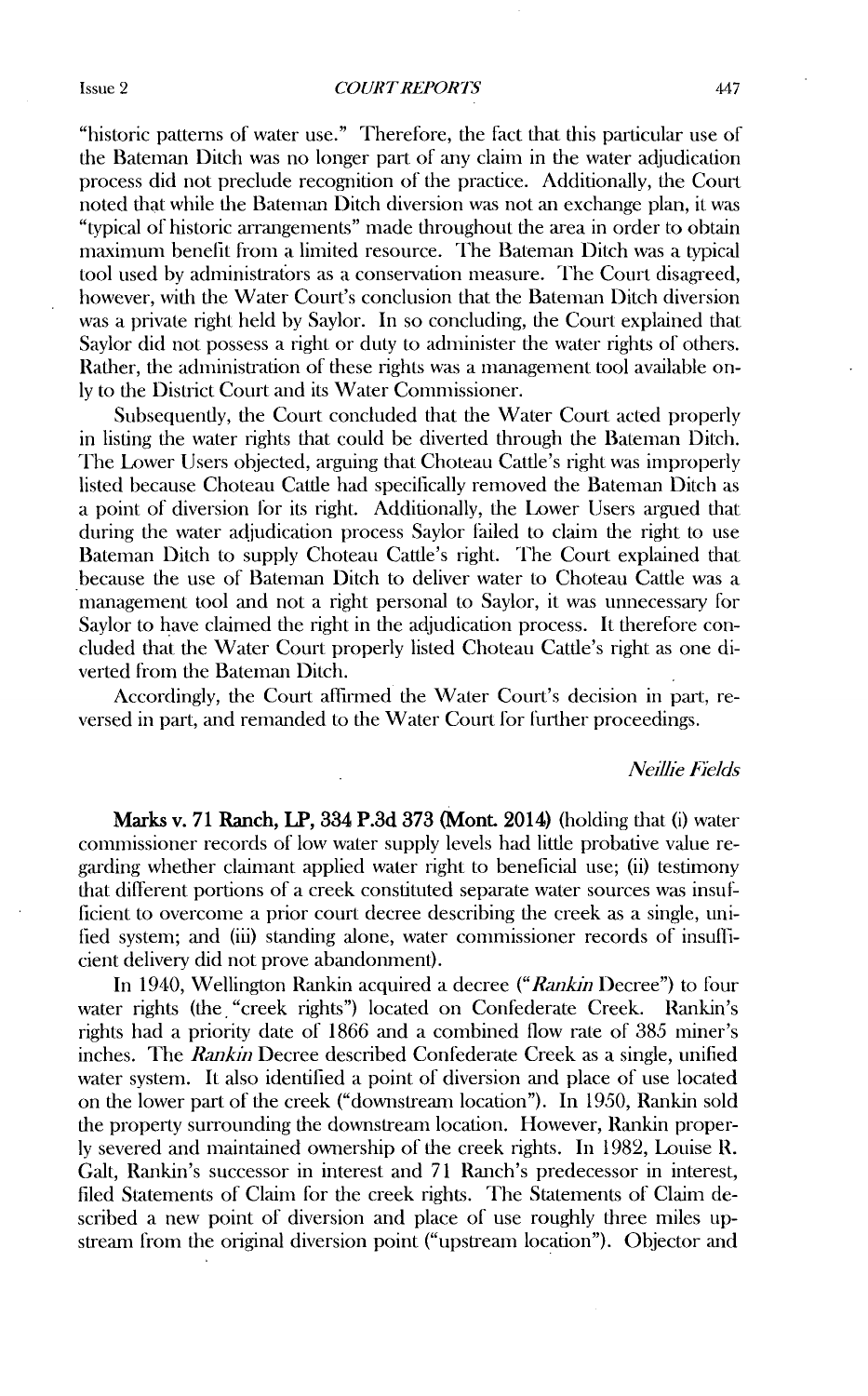appellant Donald C. Marks owned property and water rights between the claimed upstream and old downstream locations. Marks's rights were junior to the creek rights.

Marks liled an objection to the creek rights' new place of use and point of diversion. The Water Master dismissed Marks's objection in 2002 and the Water Court aflirmed the dismissal. Both determined that Marks had failed to rebut the prima facie evidence that Galt's claims properly defined the point of diversion and place of use for the creek rights at the upstream location. Marks's appeal thus came to the Supreme Court of Montana ("Court") to consider whether the Water Court erred in its determination. In Montana, prior to July 1, 1973, an appropriator could change the point of diversion and place of use of its water right as long as the appropriator beneficially used the right at the new place of use and did not injure any other appropriators. Under Montana law, a claim of right is prima facie proof of its content mad places the burden of proof on the claim's objector to prove, by a preponderance of the evidence, that the original claim misrepresented the actual beneficial use of the water right prior to July 1, 1973.

Thus, Marks had to prove that the information in Galt's Statement of Claim was inaccurate. Marks offered three theories: (i) the creek rights were not beneficially used at the upstream location prior to July 1, 1973; (ii) the upper and lower portion of Confederate Creek were separate water sources; and (iii) Rankin and Galt had abandoned the water rights.

To support his first argument, Marks provided records indicating that on certain days water flow was less than the *Rankin* Decree dictated. Marks used this information to argue that, if Rankin and Galt had beneficially used their creek rights, more water would have flowed to the upstream location of the creek rights. The Water Master observed that the records did not indicate the total water flow, made no mention of diversions during high flows, did not describe stream flow conditions, and did not disclose whether anyone ever requested more water. The Water Master also noted that water commissioners were generally only appointed in times of water shortage. The Court concluded that, given these facts, it was reasonable to assume that Marks's records only reflected measurements of low flow years. Given the lack of any data for several multi-year periods, the Court found that the Water Master did not err in determining these records provided minimal probative value regarding the question of beneficial use during the disputed decades.

The Court then addressed Marks's second argument. Marks argued there were separate water sources for the upper and lower portions of the creek. In support of his claim, Marks testified as to the division of the two portions, and introduced the testimony of the 2002 water commissioner. However, the commissioner's testimony conflicted somewhat with Marks' own testimony. Specifically, Marks claimed one particular area would dry up in the summer months, while the water commissioner conceded that water did flow past the area during the spring flood season. The Court considered the conflicting testimonies and noted that Marks failed to present any evidence from anyone familiar with the conditions of the Creek prior to 1973. The Court further noted that the *Ramkin* Decree described the creek as a single, unified water system. Emphasizing that a "decree of a court stands as an absolute finality" and that Marks had failed to provide reliable evidence to rebut the decree, the